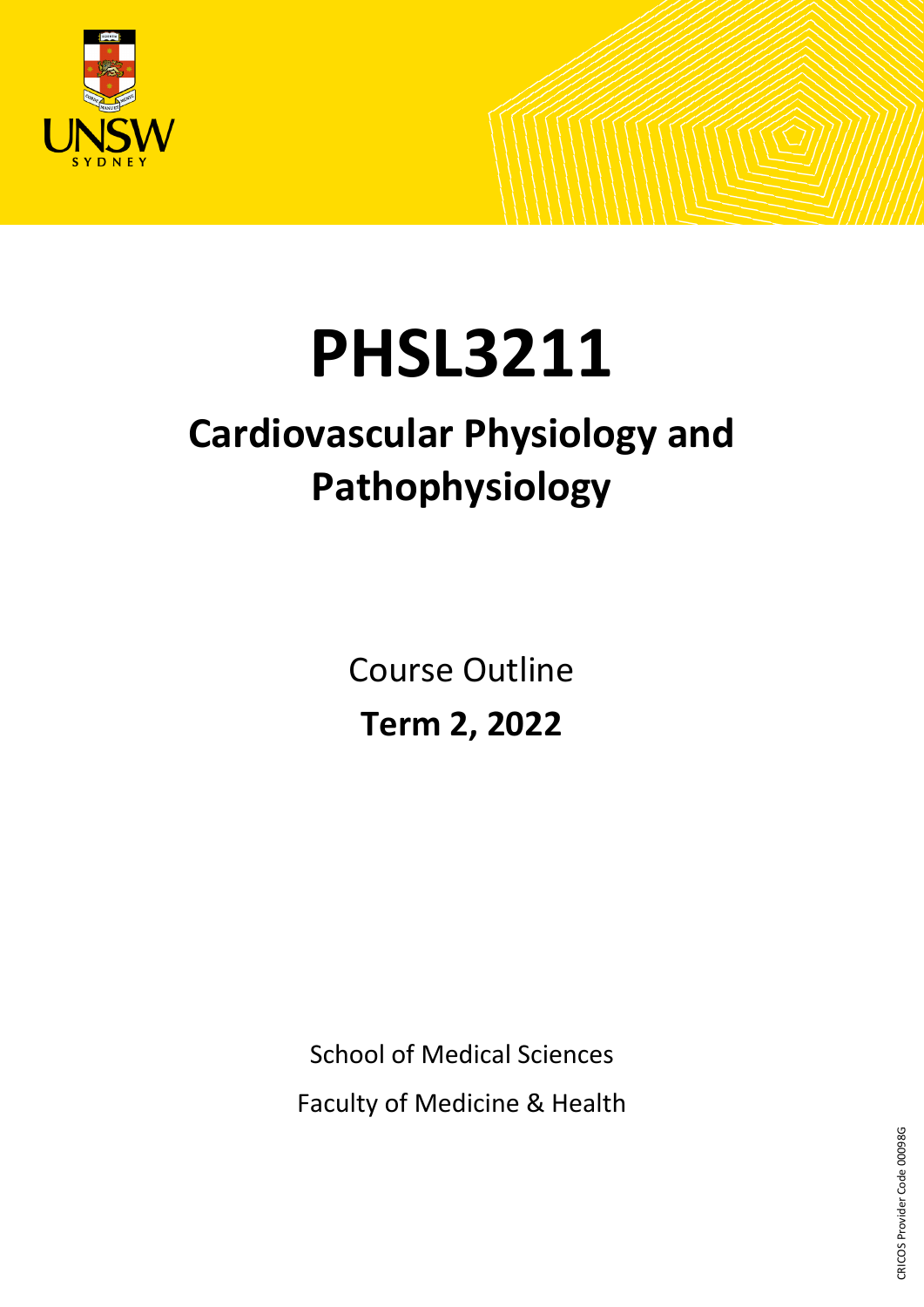# **Table of Contents**

| 1. Staff                                                          | 3  |
|-------------------------------------------------------------------|----|
| 2. Course information                                             | 3  |
| 2.1 Course summary                                                | 3  |
| 2.2 Course aims                                                   | 3  |
| 2.3 Course learning outcomes (CLO)                                | 4  |
| 2.4 Relationship between course learning outcomes and assessments | 5  |
| 3. Strategies and approaches to learning                          | 5  |
| 3.1 Learning and teaching activities                              | 5  |
| 3.2 Expectations of students                                      | 7  |
| 4. Course schedule and structure                                  | 8  |
| 5. Assessment                                                     | 9  |
| 5.1 Assessment tasks                                              | 9  |
| 5.2 Assessment criteria and standards                             | 9  |
| 5.4. Feedback on assessment                                       | 13 |
| 6. Academic integrity, referencing and plagiarism                 | 13 |
| 7. Readings and resources                                         | 14 |
| 8. Administrative matters                                         | 14 |
| 9. Additional support for students                                | 14 |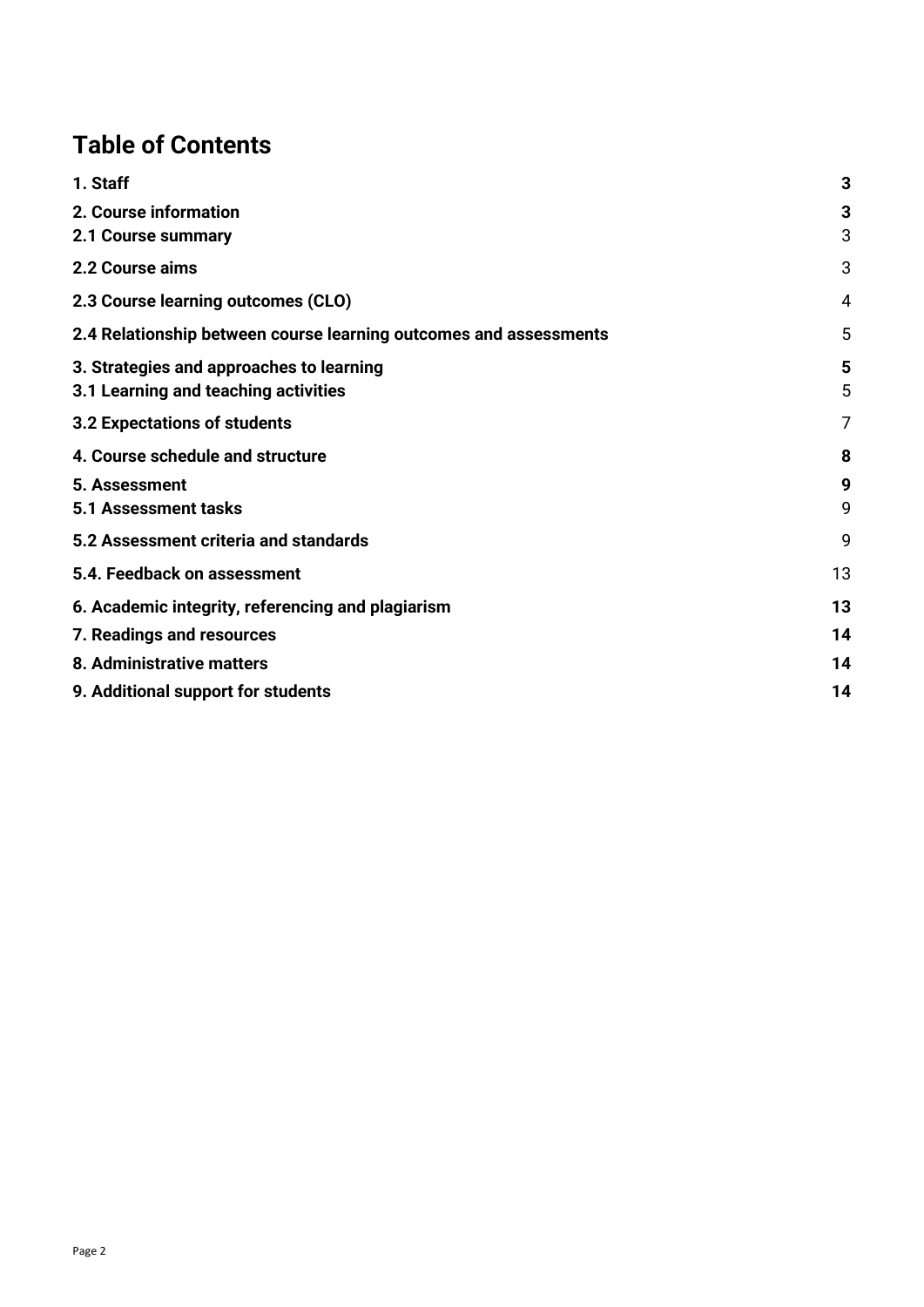# <span id="page-2-0"></span>1. **Staff**

| <b>Position</b>    | <b>Name</b>                                                                                                                                                      | <b>Email</b>                                                                                                                                                              | <b>Consultation</b><br>times and<br><b>locations</b> | <b>Contact</b><br><b>Details</b> |
|--------------------|------------------------------------------------------------------------------------------------------------------------------------------------------------------|---------------------------------------------------------------------------------------------------------------------------------------------------------------------------|------------------------------------------------------|----------------------------------|
| Course<br>Convenor | Dr. Tim Murphy                                                                                                                                                   | tim.murphy@unsw.edu.au                                                                                                                                                    | 9-5 weekdays<br>WW316                                | $(02)$ 9065 9806                 |
| Lecturer           | Dr. Matthew Perry<br>Dr. Karen Gibson<br>A/Prof. Lu Liu<br>Dr. Blake Cochran<br>Prof. Jamie<br>Vandenberg<br>Prof. Margaret<br><b>Morris</b><br>Dr. Nicole Jones | m.d.perry@unsw.edu.au<br>k.gibson@unsw.edu.au<br>l.lu@unsw.edu.au<br>b.cochran@unsw.edu.au<br>j.vandenberg@unsw.edu.<br>au<br>m.morris@unsw.edu.au<br>n.jones@unsw.edu.au |                                                      | E-mail for all                   |
| <b>Tutors</b>      | Nathan Luque<br>Michelle Xu<br>Zeng Yi                                                                                                                           | n.luque@unsw.edu.au                                                                                                                                                       |                                                      |                                  |

# <span id="page-2-1"></span>**2. Course information**

Units of credit: 6

Pre-requisite(s): PHSL2101 or PHSL2121 or PHSL2501 (Physiology 1A), and PHSL2201or PHSL2221 or PHSL2502 (Physiology 1B).

Teaching times and locations: <http://timetable.unsw.edu.au/2022/PHSL3211.html>

#### <span id="page-2-2"></span>**2.1 Course summary**

The cardiovascular system is vital to normal functioning of the human body. Diseases afflicting the cardiovascular system result in high rates of illness and mortality throughout the world. This course aims to educate the student in important aspects of cardiovascular physiology and pathophysiology, and to present the latest research strategies used to investigate this complex system.

#### <span id="page-2-3"></span>**2.2 Course aims**

The course is divided into three units, over which the student will be taken from the physiology of cardiac and vascular cells, examine the function and regulation of these cells within vascular tissues and organs, and finally learn about the latest theories and techniques leading research into cardiovascular pathophysiology and disease. As the course progresses, material builds on information presented in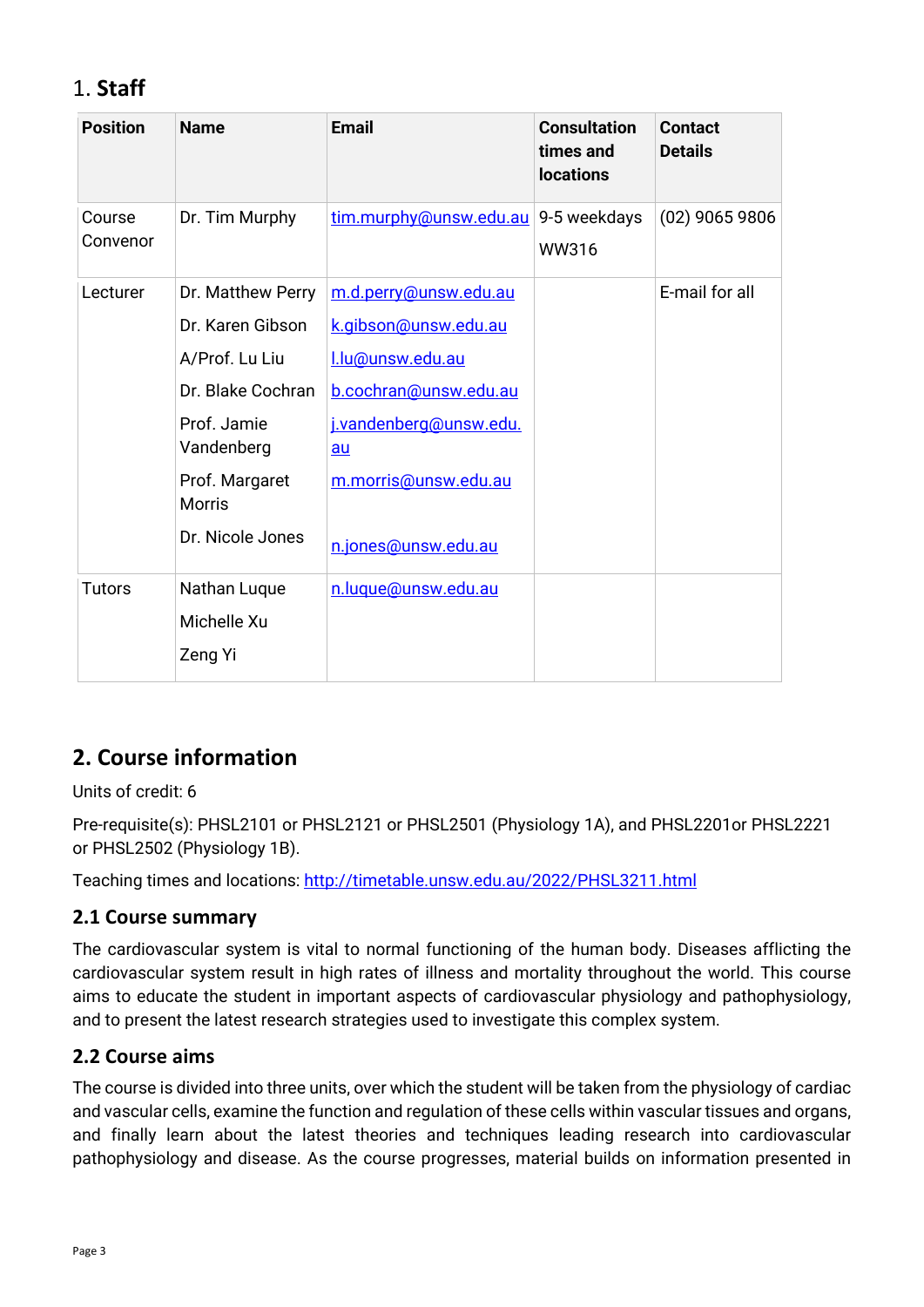earlier classes. Course material is delivered by staff actively engaged in cardiovascular research, able to illustrate theory with examples from their own laboratories.

#### **Unit 1: Cellular Aspects**

The aim of this unit is to become familiar with the cellular physiology of the heart and blood vessel wall. Further emphasis will be placed on interactions that occur between vascular cells and the extracellular environment.

- Endothelial cells
- Cardiac Muscle
- Smooth Muscle: Signal transduction, contractile activity, mechanics.
- Cellular Junctions: Gap junctions, adherens junctions, integrins

#### **Unit 2:** Integration and Control of the Cardiovascular System

This unit aims to expand the knowledge obtained in Unit 1 into circulatory systems and control situations.

- Haemodynamics
- Microcirculation
- Lymphatics: fluid exchange, oedema, cellular basis of lymphatic function
- Control of blood pressure
- Control of cardiac output
- Interaction with Neurohumoral Control: autonomic, hormonal, paracrine
- Control of the Regional Circulations
- Cardiovascular Regulation During Exercise

#### **Unit 3:** Molecular Approaches in the Study of the Cardiovascular System

Using modern state-of-the-art experimental approaches this unit aims to use pathophysiological situations to highlight function of the cardiovascular system.

- Circulatory Shock
- Cardiac Arrhythmia and Heart Failure
- Atherosclerosis alterations in lipid handling leading to disturbed endothelial function and vasoreactivity.
- Reactive Oxygen Species / Ischemia Reperfusion / Adhesion
- Hypertension use of animal models, including transgenic animals, for the study of disturbances in blood pressure control.

#### <span id="page-3-0"></span>**2.3 Course learning outcomes (CLO)**

At the successful completion of this course you (the student) should be able to:

- 1. Demonstrate a basic understanding of the scope of cardiovascular physiology, and more detailed knowledge in vascular cell function, blood flow regulation, and cardiovascular function in exercise.
- 2. Apply basic physical and physiological principles to address questions related to cardiovascular function and pathophysiology.
- 3. Demonstrate critical evaluation and self-directed learning skills by effectively summarising and presenting research on a specific area of cardiovascular physiology and pathophysiology.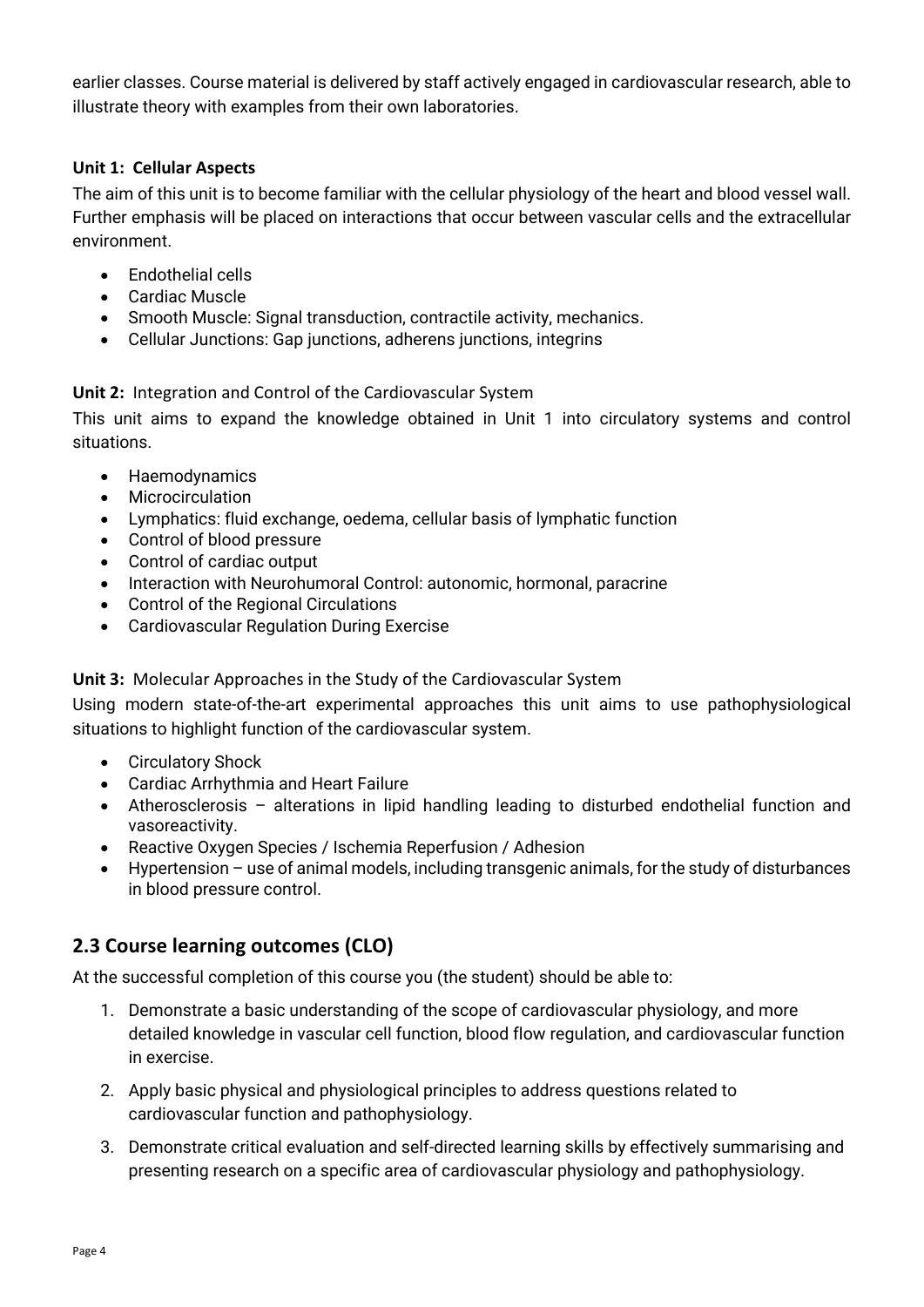4. Demonstrate an understanding of the experimental approaches related to cardiovascular systems, and the interpretation of the experimental results.

#### <span id="page-4-0"></span>**2.4 Relationship between course learning outcomes and assessments**

| <b>Course</b><br>Learning<br><b>Outcome</b><br>(CLO) | <b>LO Statement</b>                                                                                                                                                                                             | <b>Related Tasks &amp; Assessment</b>                                                       |
|------------------------------------------------------|-----------------------------------------------------------------------------------------------------------------------------------------------------------------------------------------------------------------|---------------------------------------------------------------------------------------------|
| CLO <sub>1</sub>                                     | Demonstrate a basic understanding of the<br>scope of cardiovascular physiology, and<br>more detailed knowledge in vascular cell<br>function, blood flow regulation, and<br>cardiovascular function in exercise. | <b>Final Examination</b><br><b>Mid-session Exam</b>                                         |
| CLO <sub>2</sub>                                     | Apply basic physical and physiological<br>principles to address questions related to<br>cardiovascular function and<br>pathophysiology.                                                                         | <b>Final Examination</b><br><b>Mid-session Exam</b><br>Problem-Based Learning (PBL) Session |
| CLO <sub>3</sub>                                     | Demonstrate critical evaluation and self-<br>directed learning skills by effectively<br>summarising and presenting research on a<br>specific area of cardiovascular physiology<br>and pathophysiology.          | <b>Poster Presentation</b><br>Problem-Based Learning (PBL) Session                          |
| CLO <sub>4</sub>                                     | Demonstrate an understanding of the<br>experimental approaches related to<br>cardiovascular systems, and the<br>interpretation of the experimental results.                                                     | <b>Final Examination</b><br><b>Mid-session Exam</b><br><b>Poster Presentation</b>           |

# <span id="page-4-1"></span>**3. Strategies and approaches to learning**

#### <span id="page-4-2"></span>**3.1 Learning and teaching activities**

#### **Lectures**

**Face-to-face lectures will not be held in 2022.** These will be made available as **pre-recordings**  accessible through Moodle and Teams.

#### **Practical / Laboratory Classes**

We ask you to attend all practical classes. These are held in WW120, 10AM - 1PM Wednesdays, weeks 1-5 and weeks 8,10 (7 classes in total). These classes feature:

•Allowances for physical distancing.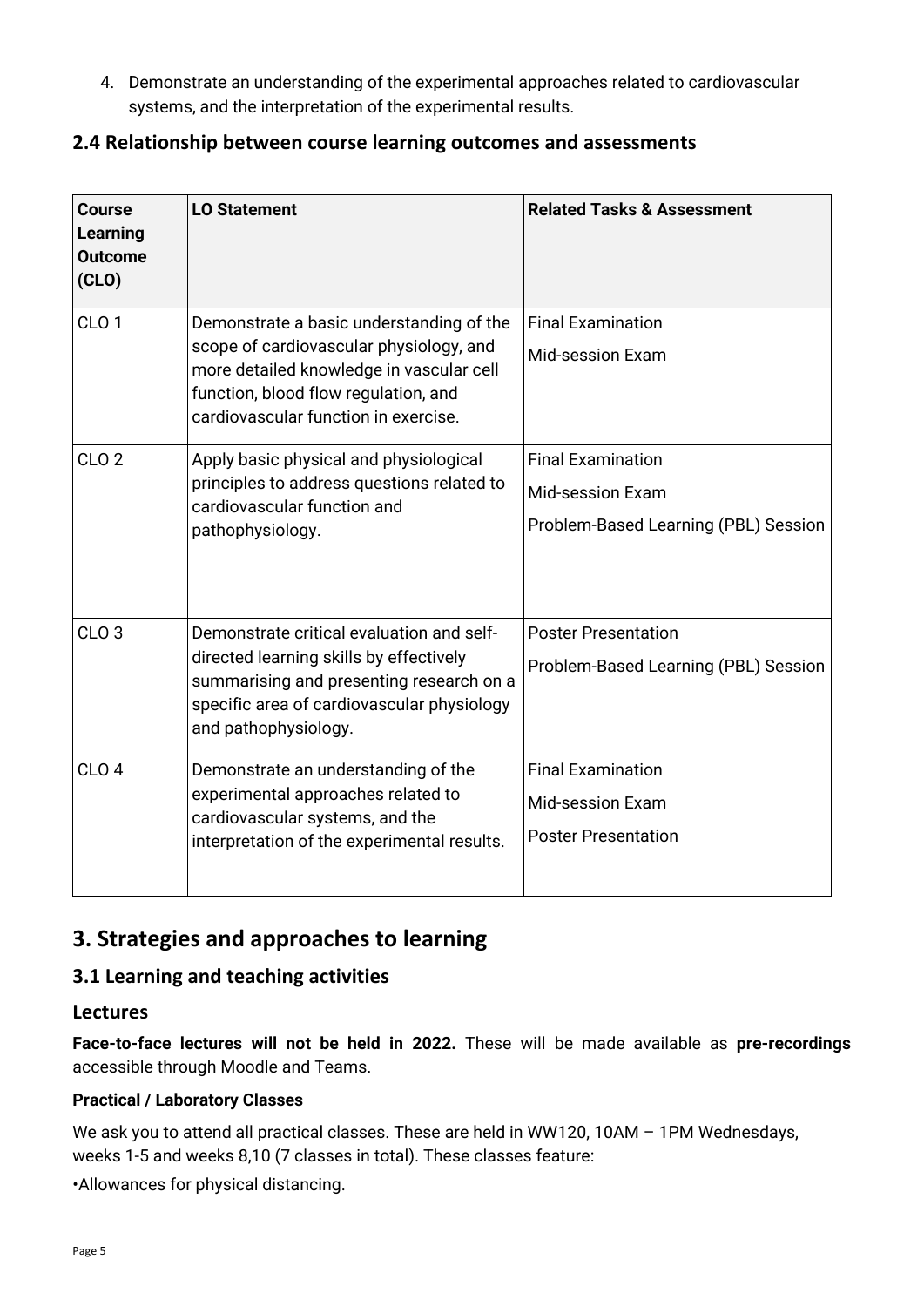•Additional health and safety measures have been introduced to keep students and staff safe.

•Work in teams of 4 students.

•Online practical group available - will be provided with online resources, and access to a synchronous Q&A session for each face-to-face practical class.

The practical classes are Cardiac Muscle; Recording and Interpretation of the ECG; Computer Lab; Microcirculation; Exercise Physiology and the Autonomic Nervous System. Completion of pre- and postlab modules (where present) is compulsory. Students will be examined on the findings of these practicals and the concepts explored as part of the mid-session and final examinations.

# **Problem-Based Learning (PBL) Session**

Students will undertake self-directed learning using case studies or scenarios relevant to cardiovascular physiology. In an introductory session students will be given an outline of the problem and "clues" towards what information is required. Students will then research the material and present their findings at a subsequent session. Facilitators will be available to provide direction. Students are split into groups of about 15. **Attend these classes** on campus.

# **Poster Presentation**

Work will be undertaken in groups of 3-4, to which students will self-organize or be assigned. Each group will have a topic area assigned to them, and a published paper to report upon. The final product will be a Poster and should include: An Introduction; Methods; Data drawn from the article; Summary.

This poster must be completed for display between 10 AM and 1 PM on Wednesday 3rd August 2022.

Each group is expected to provide a brief (15-20 mins) oral presentation of poster.

#### **Possible Topics:**

- 1. Endothelium-mediated vasodilatation.
- 2. Conducted responses in the vasculature.
- 3.  $Ca<sup>2+</sup>$ -dependency of smooth muscle contraction.
- 4. Ion channels in regulation of vascular tone.
- 5. Ion channels in regulation of cardiac function.
- 6. Mechanotransduction in vascular / cardiac cells.
- 7. Regulation of lymphatic (vaso) motion.
- 8. Exercise and cardiovascular remodelling.
- 9. Impact of altitude on cardiovascular physiology.
- 10. Transgenic models in the study of the cardiovascular system.
- 11. Cellular mechanisms underlying hypertension.
- 12. Cellular mechanisms underlying atherosclerosis.
- 13. Circulatory shock
- 14. Mechanisms underlying cardiac arrhythmia / heart failure.
- 15. Vascular remodelling.
- 16. Heart regeneration and cardiac reprogramming technology

Students may select a topic from the above list, plus a journal article upon which to base their final presentation. Students may use the literature to find extra journal articles to complement their poster presentation. Students may consult with Dr. Murphy or other staff members regarding their assigned topic prior to completing the poster project. Assessment will be based on both the poster presentation and its oral defence.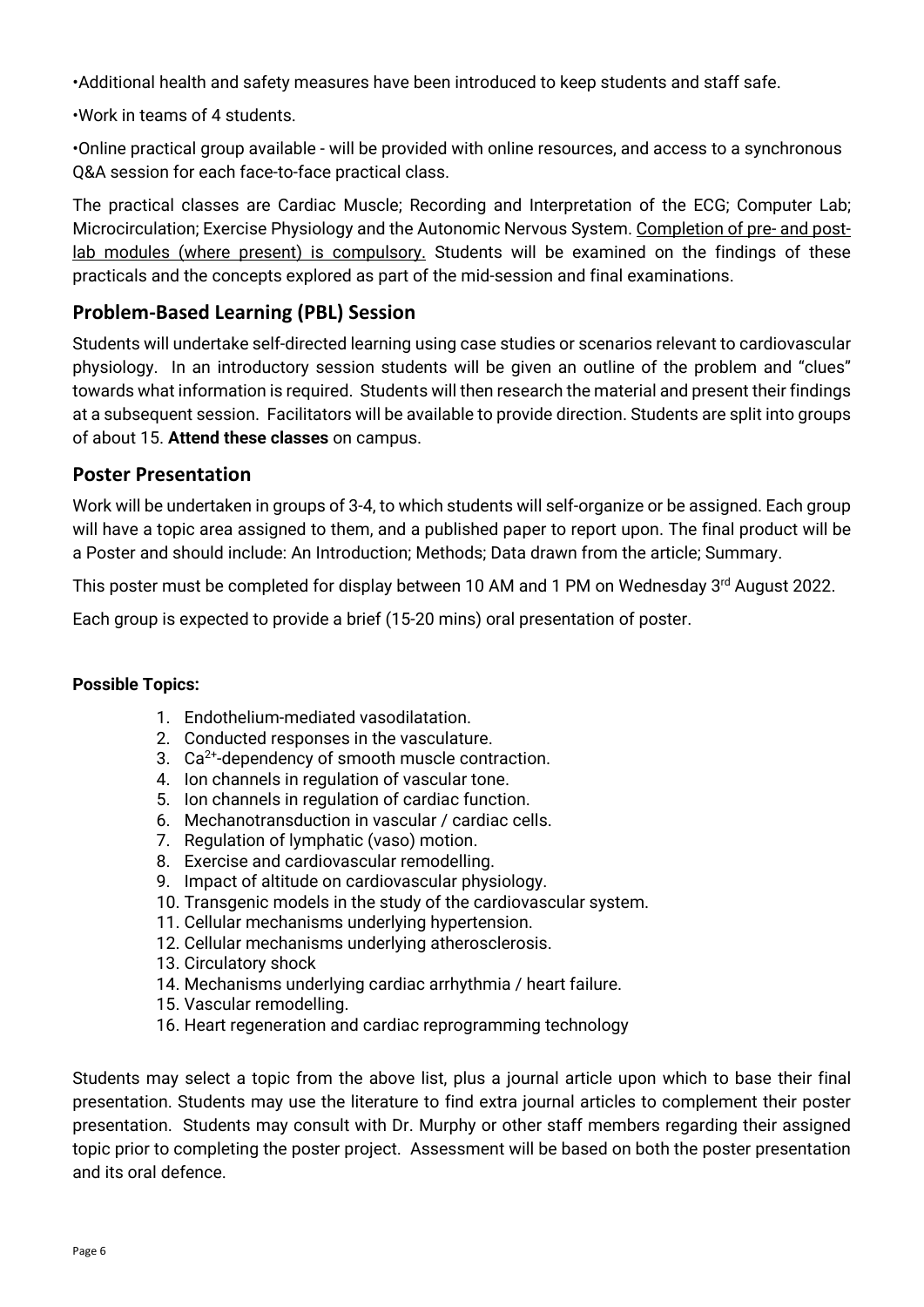# **Seminars / Tutorials**

On Tuesdays in weeks 2, 3, 5 and 9 there will be a live (face-to-face) 1-hour tutorial / seminar session at 9AM in Mathews Theatre B, which will also be recorded. These will alternately focus on certain aspects of cardiovascular physiology not covered thoroughly in lectures, or function as review sessions.

#### <span id="page-6-0"></span>**3.2 Expectations of students**

Students are reminded that UNSW recommends that a 6 units-of-credit course should involve about 150 hours of study and learning activities. The formal learning activities total approximately 50 hours throughout the term and students are expected (and strongly recommended) to do at least the same number of hours of additional study.

#### **Course-specific expectations of students:**

- 3-4 hours lecture material per week to be viewed at your convenience.
- On-campus attendance for labs and PBL classes (10-1 Wednesdays).
- Completion of PBL assignment and group project at your own convenience. Assessment oncampus.
- protocols governing email, social networks and discussion forums.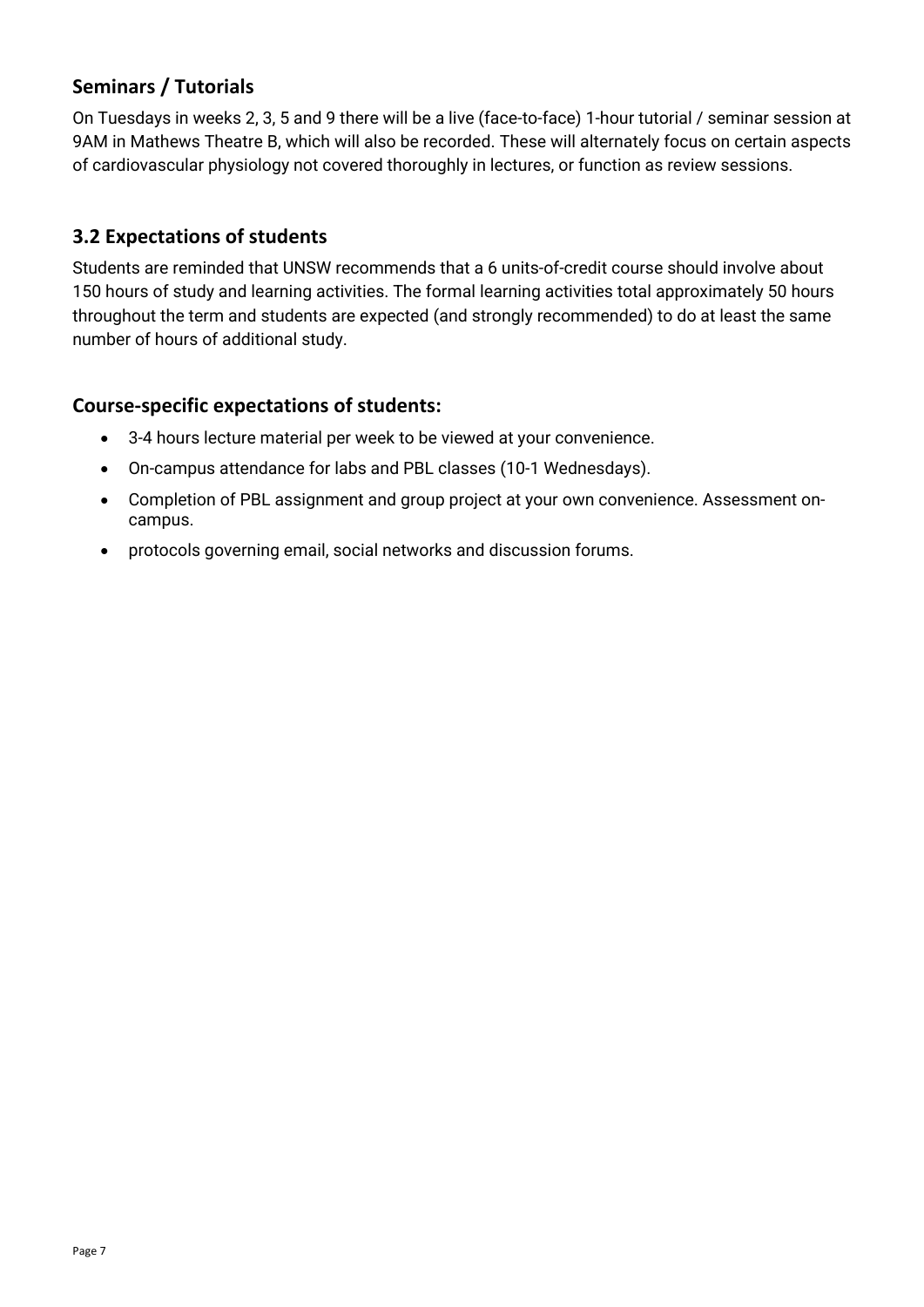# <span id="page-7-0"></span>**4. Course schedule and structure**

[This course consists of 27 hours of class contact hours. You are expected to take an additional 40 hours (approx..) of non-class contact hours to complete assessments, readings and exam preparation.]

|            | Wk                      | Date / Hrs                                                                          | Time      | Activity (Lecture, Practical, Seminar, Problem Based Learning) | Teacher        |             |
|------------|-------------------------|-------------------------------------------------------------------------------------|-----------|----------------------------------------------------------------|----------------|-------------|
|            | 1                       | Mon 30 <sup>th</sup> May<br>Online<br>L - Course Introduction / Cardiac Muscle (2h) |           |                                                                | TM/MaP         |             |
|            |                         |                                                                                     | record    | L - Vascular Smooth Muscle (2h)                                |                | TM          |
|            |                         | Weds 1st Jun                                                                        | $10 - 1$  | P - Cardiac Muscle                                             | WW120          | TM, NL      |
| Unit One   | $\overline{2}$          | Mon $6th$ Jun                                                                       | Online    | L - Vascular Endothelium (2h)                                  |                | tbd         |
|            |                         |                                                                                     | record    | L - Introduction to the ECG (1h)                               |                | KG          |
|            |                         | Tues 7 <sup>th</sup> Jun                                                            | $9 - 10$  | S - Potassium, cardiac and smooth muscle function.             | MatB/          | TM          |
|            |                         |                                                                                     |           |                                                                | online         |             |
|            |                         | Weds 8 <sup>th</sup> Jun                                                            | $10-1$    | P - Recording and Interpretation of the ECG                    | WW120          | KG, TM      |
|            | $\overline{\mathbf{3}}$ | Mon 13 <sup>th</sup> Jun                                                            |           | <b>QUEEN'S BIRTHDAY HOLIDAY</b>                                |                |             |
|            |                         |                                                                                     | Online    | L - Control of Cardiac Output (2h)                             |                | TM          |
|            |                         |                                                                                     | record    | L - Haemodynamics (2h)                                         |                | <b>TM</b>   |
|            |                         | Tues 14 <sup>th</sup> Jun                                                           | $9-10$    | S - Unit One Revision                                          | MatB/          | TM          |
|            |                         |                                                                                     |           |                                                                | online         |             |
|            |                         | Weds 15 <sup>th</sup> Jun                                                           | $10-1$ or | P - Computer Lab: Isolated Heart Muscle and                    | WW120          | TM, NL      |
|            |                         |                                                                                     | on-line   | Cardiovascular Exercises                                       |                |             |
|            | $\overline{4}$          | Mon 20 <sup>th</sup> Jun                                                            | Online    | L - Microcirculation and Lymphatics (2h)                       |                | TM          |
|            |                         |                                                                                     | record    |                                                                |                |             |
|            |                         | Wed 22 <sup>nd</sup> Jun                                                            | $10 - 1$  | P - Microcirculation                                           | WW120          | TM, NL      |
| Unit Two   | 5                       | Mon 27 <sup>th</sup> Jun                                                            | Online    | L - Autonomic Control of the Cardiovascular                    |                | LL          |
|            |                         |                                                                                     | record    | System (1h)                                                    |                |             |
|            |                         |                                                                                     |           | L - Cardiovascular Regulation During Exercise (1h)             |                | tbd         |
|            |                         | Tues 28 <sup>th</sup> Jun                                                           | $9-10$    | S - Inflammation and the Microcirculation                      | Mat B $\prime$ |             |
|            |                         |                                                                                     |           |                                                                | online         |             |
|            |                         | Weds 29th Jun                                                                       | $10-1$    | P - Exercise Physiology                                        | WW120          | tbd         |
|            |                         |                                                                                     | $4 - 5$   | Mid-session exam                                               | On-line        |             |
|            | 6                       | Mon 4 <sup>th</sup> Jul -                                                           |           | FLEXIBILITY WEEK - FLEXIBILITY WEEK - FLEXIBILITY WEEK         |                |             |
|            |                         | Sun 10 <sup>th</sup> July                                                           |           |                                                                |                |             |
|            | 7                       | Mon 11 <sup>th</sup> Jul                                                            | Online    | L - Control of Blood Pressure (2h)                             |                | TM          |
|            |                         |                                                                                     | record    | L - Control of the Regional Circulations (2h)                  |                | TM          |
|            |                         | Wed 13th Jul                                                                        | $10 - 12$ | PBL-1 'Joan Murray' Mat 302, 303, 313                          |                | TM, NL, tbd |
|            | $\,8\,$                 | Mon 18 <sup>th</sup> Jul                                                            | Online    | L - Circulatory Shock (1h)                                     |                | TM          |
|            |                         |                                                                                     | record    | L - Atherosclerosis (2h)                                       |                | BC          |
|            |                         | Weds $20^{\rm th}$ Jul                                                              | $10 - 1$  | P - Autonomic Control of the CVS                               | WW120          | TM, NL      |
|            | $\overline{9}$          | Mon 25 <sup>th</sup> Jul                                                            | Online    | L - Heart Failure (1h)                                         |                | SYO         |
|            |                         |                                                                                     | record    | L - Cardiac Arrhythmia (1h)                                    |                | $\rm{JV}$   |
|            |                         | Tues 26th Jul                                                                       | $9 - 10$  | S - Revision exercise                                          | MatB/          |             |
| Unit Three |                         |                                                                                     |           |                                                                | online         |             |
|            |                         | Weds 27 <sup>th</sup> Jul                                                           | $10 - 12$ | PBL-2 'Joan Murray' Mat 302, 303, 313                          |                | TM, NL. tbd |
|            | 10                      | Mon 1 <sup>st</sup> Aug                                                             | Online    | L Hypertension (2h)                                            |                | MM          |
|            |                         |                                                                                     | record    | L - Oxygen Radicals and Reperfusion Injury (1h)                |                | NJ          |
|            |                         | Weds 3rd Aug                                                                        | $10-1$    | <b>Poster Presentations</b>                                    | WW120          | Staff       |

Exam Period: 12 August – 25 August Supplementary Exam Period: 5 September – 9 September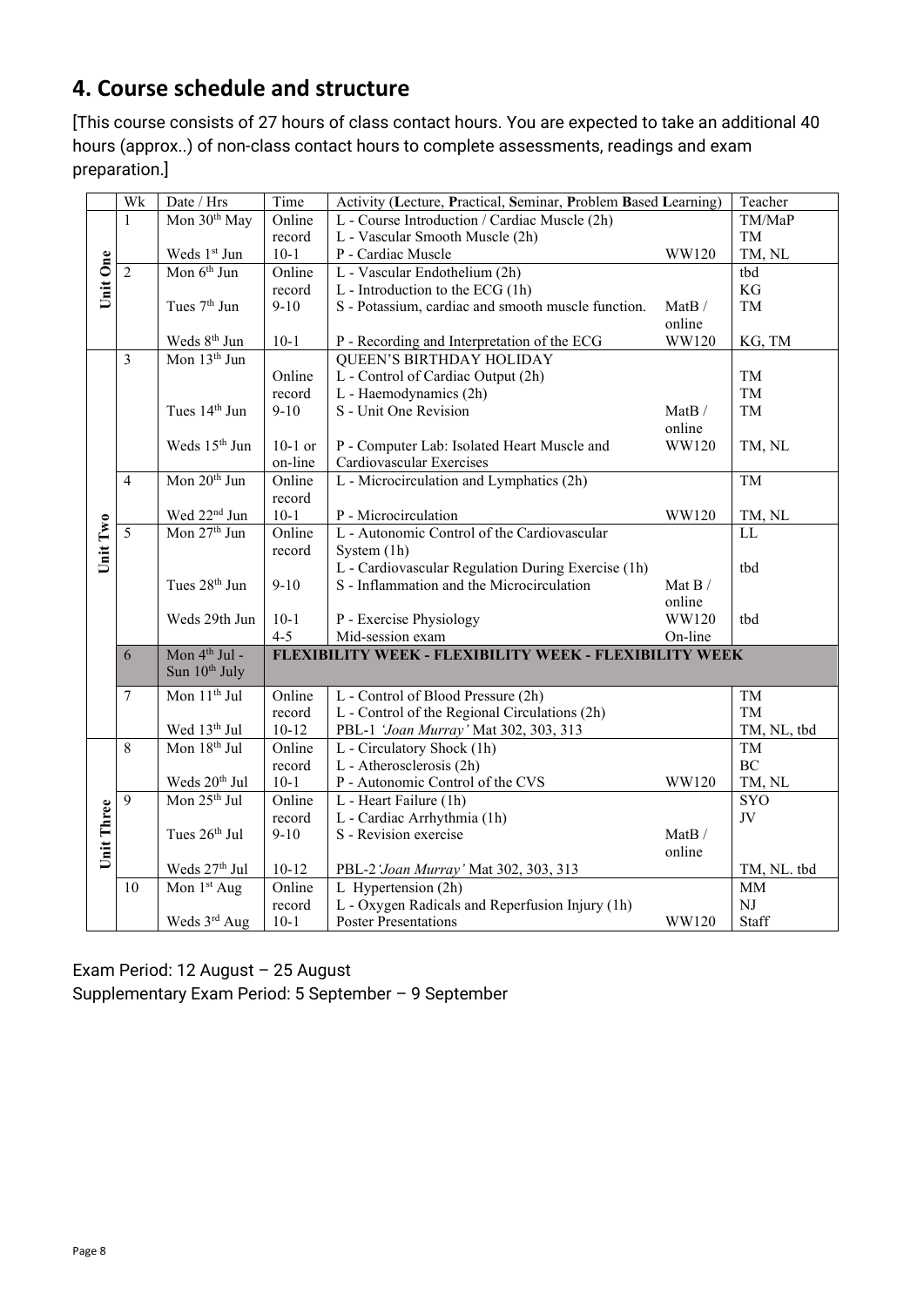# <span id="page-8-0"></span>**5. Assessment**

#### <span id="page-8-1"></span>**5.1 Assessment tasks**

| <b>Assessment task</b>                                          | Length                                  | Weight   Mark |                                                                         | Due date and time                                           |
|-----------------------------------------------------------------|-----------------------------------------|---------------|-------------------------------------------------------------------------|-------------------------------------------------------------|
| <b>Assessment 1:</b><br><b>Mid-session Exam</b>                 | 60 min                                  | 30%           | /25<br>15 MCQ<br>(1 each)<br>2 SAQ<br>$(5$ each)<br>(scaled to 30)      | Weds June 29 <sup>th</sup> ,<br>4-5 PM                      |
| <b>Assessment 2:</b><br>Problem-Based Learning (PBL)<br>Session | 5 min oral<br>plus 1<br>written<br>page | 10%           | /15<br>5 marks participation<br>10 marks presentation<br>(scaled to 10) | Weds July 13 <sup>th</sup> and<br>$27th$ ,<br>10 AM - 12 PM |
| <b>Assessment 3:</b><br><b>Poster Presentation</b>              | $\sim$ 30 min<br>oral (plus<br>poster)  | 20%           | /20<br>(see Moodle-Teams for   10AM - 1 PM<br>rubric)                   | Weds August 3rd,                                            |
| <b>Assessment 4:</b><br><b>Final Examination</b>                | 120 min                                 | 40%           | /55<br>25 MCQ<br>(1 each)<br>3 SAQ<br>$(10$ each)<br>(scaled to 40)     | <b>TBD</b>                                                  |

#### **Further information**

UNSW grading system:<https://student.unsw.edu.au/grades>

UNSW assessment policy:<https://student.unsw.edu.au/assessment>

#### <span id="page-8-2"></span>**5.2 Assessment criteria and standards**

#### **Mid-Session Exam**

The mid-session test on June 29<sup>th</sup> will be a 1-hour online exam on the material covered to the end of Week 4 including practical material where it overlaps with lecture material (e.g. ECGs, refractory periods etc.). The format is 15 MCQs worth 1 mark each and a choice of 2 from 4 short-answer questions worth 5 marks each. Total = 25 marks.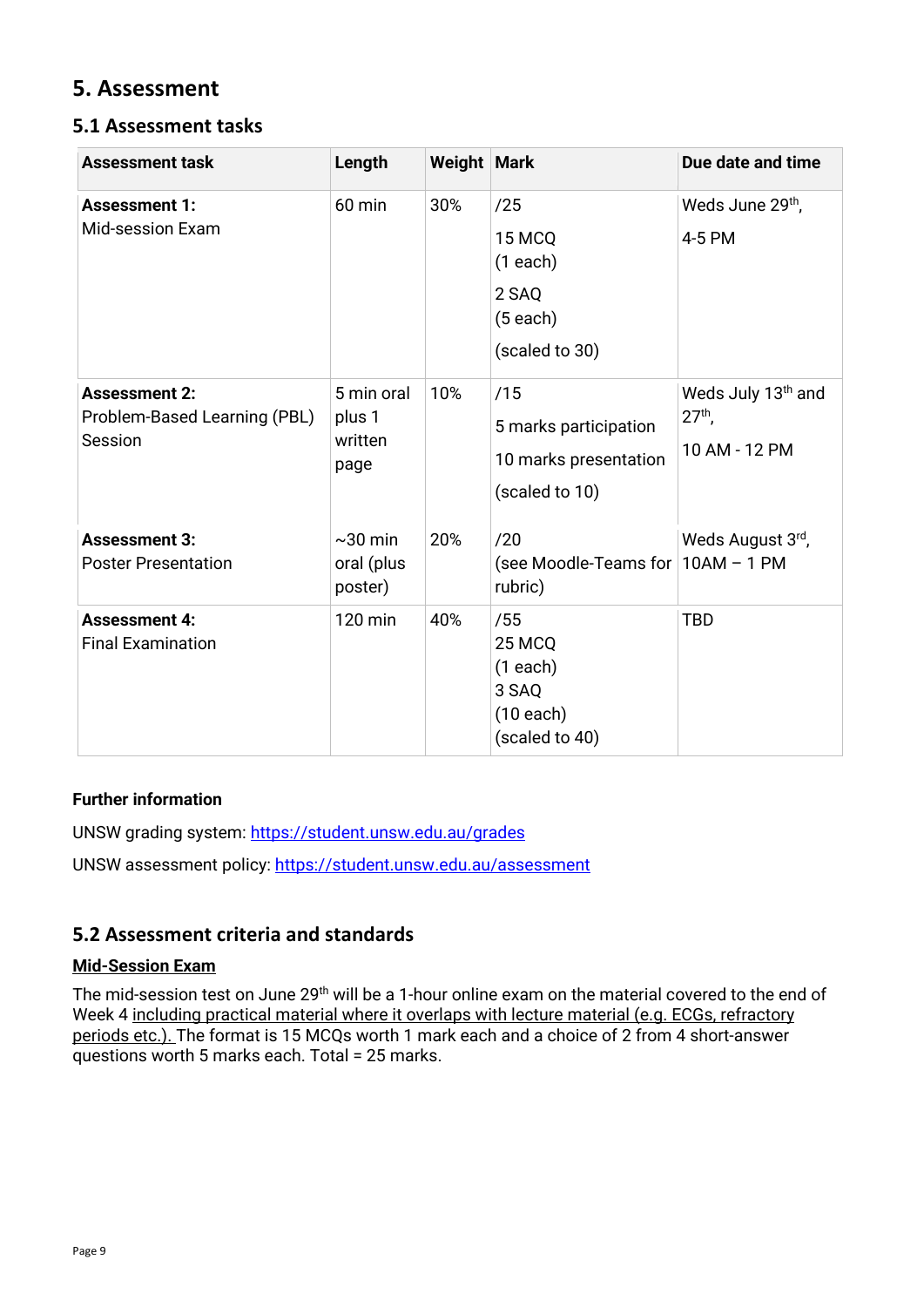# **Problem-Based Learning (PBL) Session**

Marking rubric below:

#### Markingscheme:

| <b>Standard</b> | Mark          | <b>Required Performance</b>                                                                                                  |
|-----------------|---------------|------------------------------------------------------------------------------------------------------------------------------|
|                 | (out of $5$ ) |                                                                                                                              |
| Very Poor       | $0 - 1$       | - no participation in class discussion; not obviously listening to other<br>group members                                    |
| Poor            |               | - minimal participation; only participated in response to direct<br>questioning                                              |
| Adequate        | 3             | - participated in discussion voluntarily;                                                                                    |
| Good            | 4             | - voluntarily contributed to the group discussion; provided insightful<br>comments or questions                              |
| Very Good       | 5             | - major role in group discussion without dominating the group and<br>still allowing other members of the group to contribute |

#### Class Interaction - Assessed by facilitator during session 1 of PBLs 1-4

#### Reporting-Presentation assessed by facilitator during session 2 of PBLs 1-4

| <b>Standard</b> | <b>Mark</b> | <b>Required Performance</b>                                           |
|-----------------|-------------|-----------------------------------------------------------------------|
|                 | (out of 10) |                                                                       |
| Very Poor       | $0 - 2$     | - no research or preparation on allocated topic                       |
| Poor            | $3-4$       | - inadequate research on the allocated topic                          |
|                 |             | - explanation unclear or contains major errors                        |
| Adequate        | $5 - 7$     | - adequate research on the topic                                      |
|                 |             | - mainly accurate information provided, although some errors<br>noted |
|                 |             | - failure to comply with time limit, slide or handout requirements    |
|                 |             | eg provided too much information                                      |
| Good            | $8-9$       | - topic researched thoroughly                                         |
|                 |             | - information explained clearly, accurately and concisely             |
|                 |             | - complied with time limit, slide and handout requirements            |
|                 |             | - good understanding of topic and able to answer questions            |
|                 |             | - able to relate their topic to the whole PBL                         |
| Very Good       | 10          | - topic researched thoroughly                                         |
|                 |             | - information explained clearly, accurately and concisely             |
|                 |             | - information presented in an interesting or novel way                |
|                 |             | - complied with time limit, slide and handout requirements            |
|                 |             | - thorough understanding of topic and able to answer questions        |
|                 |             | - able to relate their topic to the whole PBL                         |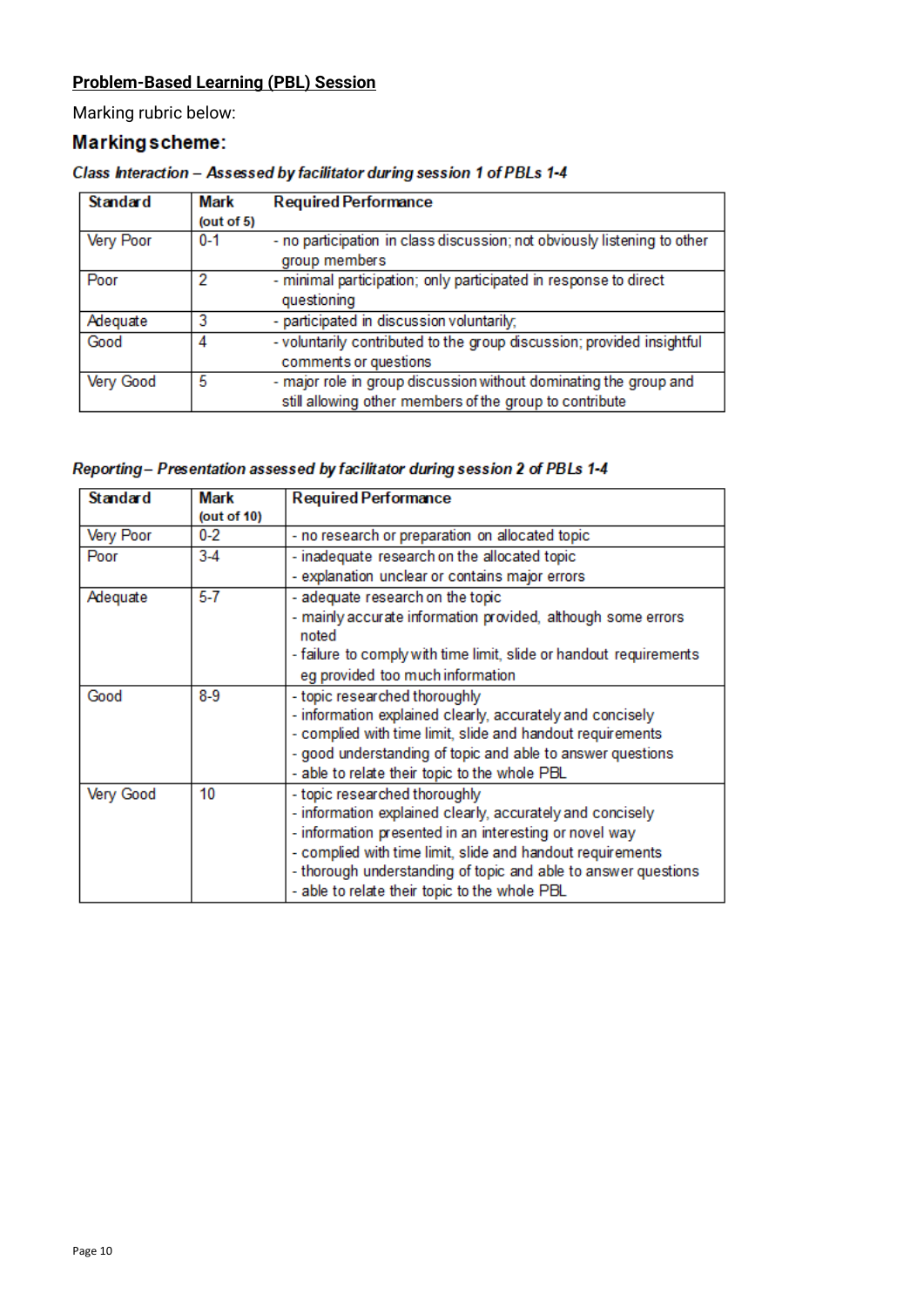#### **Poster Presentation**

Assessment of the poster will consist of examiners looking at your e-poster. Your group will be asked to give a brief summary of the poster (about 15 mins) and then answer a few questions (about 5 mins). Posters will be marked on appearance, presentation and answers to questions as outlined:

| Standard /<br>Mark     | Poster appearance                                                                                                                                    | Presentation                                                                                                                    | Questions                                                                                                                                        |
|------------------------|------------------------------------------------------------------------------------------------------------------------------------------------------|---------------------------------------------------------------------------------------------------------------------------------|--------------------------------------------------------------------------------------------------------------------------------------------------|
| Poor<br>1              | Poster very difficult to read<br>or understand; inadequate<br>content, font and diagrams<br>too small.<br>Key information from<br>article not shown. | <b>Students lack</b><br>understanding of article;<br>simply read text directly<br>from article.                                 | Unable to answer<br>questions                                                                                                                    |
| Fair<br>$\overline{2}$ | Poster difficult to read and<br>understand; too much text.<br>Some key information from<br>article not shown.                                        | Students have tried to<br>summarize article but<br>show lack of<br>understanding (read<br>article text).                        | Questions answered<br>poorly and / or one group<br>member dominates<br>answers; consult article<br>often.                                        |
| Good<br>3              | Poster laid out neatly with<br>readable text and Figures;<br>key information included.                                                               | Article mostly<br>summarized with clarity<br>with students showing<br>some understanding of<br>the article.                     | Answers to questions<br>are reasonably shared<br>amongst group and<br>mostly adequate; some<br>aspects not clear unless<br>manuscript consulted. |
| Very good<br>4         | Poster design and layout<br>enables easy reading and<br>highlights important data /<br>key points.                                                   | <b>Students have</b><br>summarized article<br>succinctly and can<br>explain rationale,<br>methods, findings and<br>conclusions. | Answers to questions<br>are shared evenly<br>amongst group and<br>comprehensive, some<br>appreciation of broader<br>implications.                |
| Excellent<br>5         | Poster design and layout<br>shows imagination and<br>effort to assist<br>interpretation and highlight<br>key points.                                 | Students demonstrate<br>thorough understanding<br>of article through<br>summary of all aspects.                                 | Answers shared and<br>comprehensive, mostly<br>support excellent<br>understanding of article<br>and broader<br>implications.                     |
| <b>TOTAL / 15</b>      | Subtotal / 5                                                                                                                                         | Subtotal / 5                                                                                                                    | Subtotal / 5                                                                                                                                     |

o Your individual contribution (as assessed by other members of your group; see below; 5 marks) Total =  $20$  marks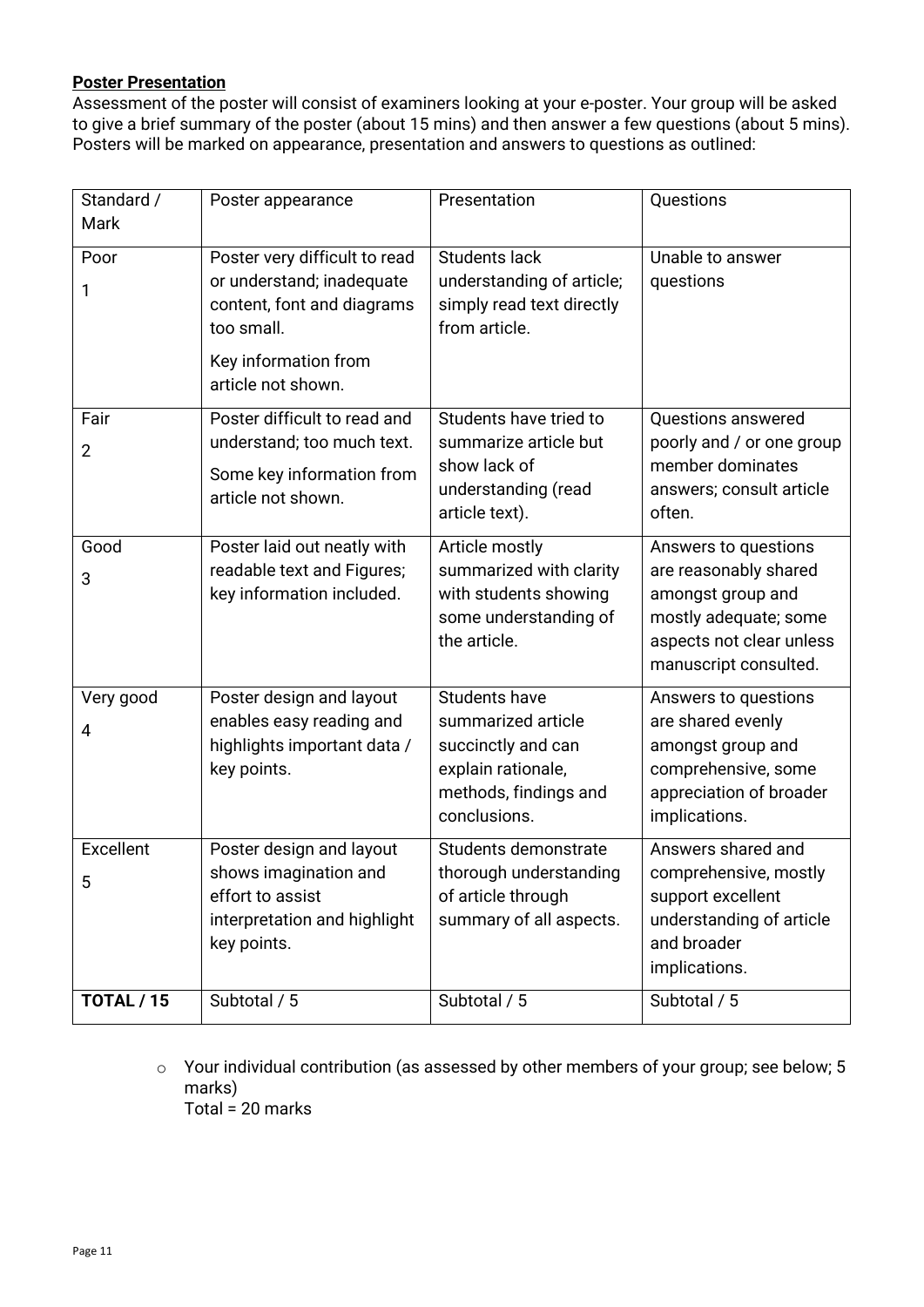#### **PHSL3211 Group Poster Assignment**

Group members – Evaluation form

Student name:

Instructions: Use this form to evaluate the members of your group. Write the name of each member, including yourself, at the top of one of the columns, then assign a score of 0 to 5 (0 being the lowest grade, 5 the highest) to each group member for each criterion. Because each group member has different strengths and weaknesses, the scores you assign will differ. Write any additional comments you wish to make at the bottom of the sheet.

| Criterion                   | Group members |  |  |
|-----------------------------|---------------|--|--|
|                             |               |  |  |
|                             |               |  |  |
|                             |               |  |  |
| Regularly attends           |               |  |  |
| meetings                    |               |  |  |
| Is prepared at meetings     |               |  |  |
| Meets deadlines             |               |  |  |
| Contributes good ideas      |               |  |  |
| Effort given to researching |               |  |  |
| subject                     |               |  |  |
| Submits high-quality work   |               |  |  |
| Listens to other group      |               |  |  |
| members                     |               |  |  |
| Gives constructive          |               |  |  |
| feedback                    |               |  |  |
| Responds to feedback        |               |  |  |
| Overall assessment of this  |               |  |  |
| person's contribution       |               |  |  |
| Average (/5)                |               |  |  |
|                             |               |  |  |
|                             |               |  |  |

#### Comments: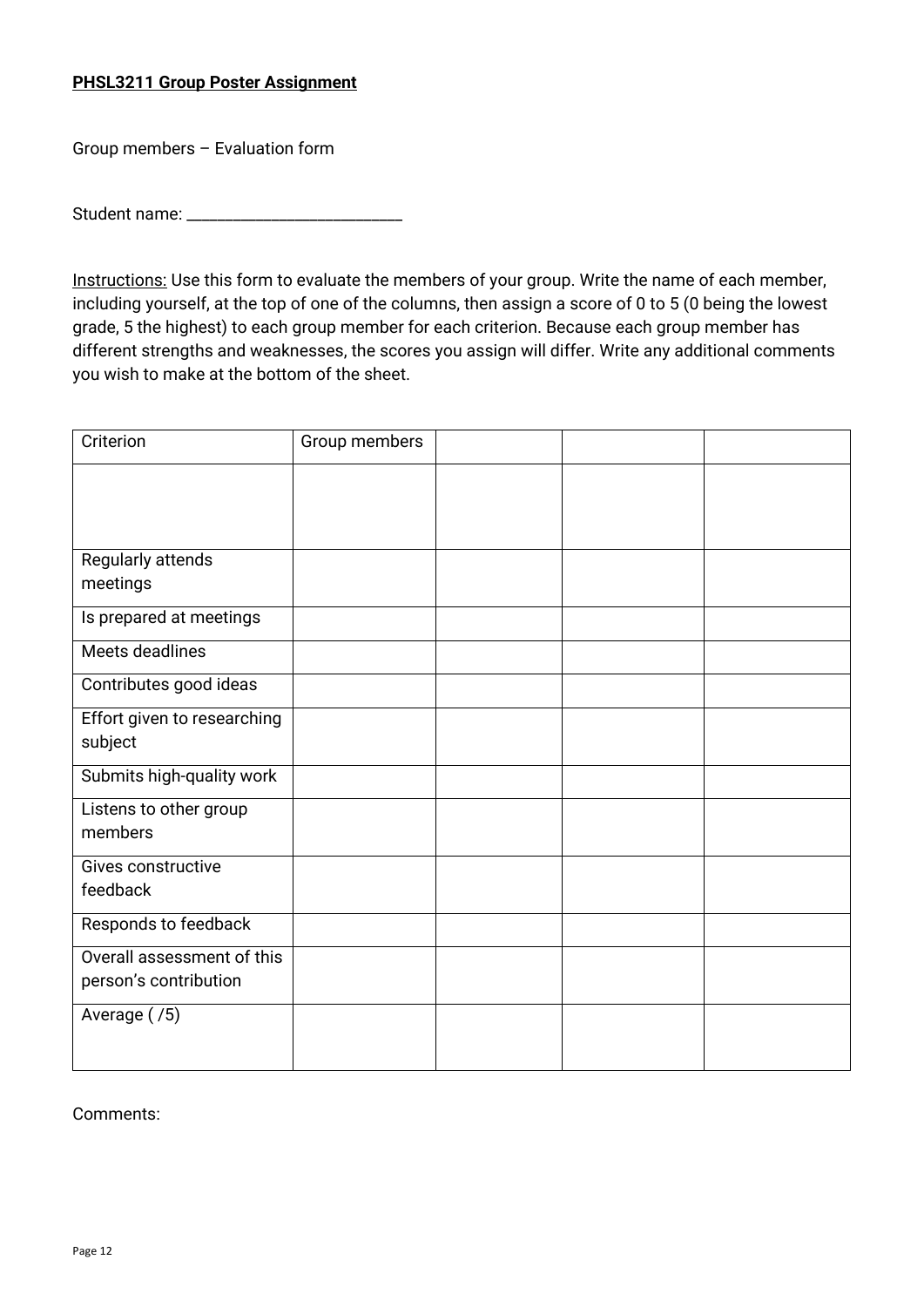#### **Final Examination**

The final examination will be a 2-hour online exam on the material covered over the entire course (i.e. including weeks 1-4), focussing primarily on lecture material. The format is 25 MCQs worth 1 mark each and a choice of 3 from 7 short-answer questions worth 10 marks each. Total = 55 marks.

#### **5.3 Submission of assessment tasks**

#### **Late Submission**

UNSW has standard late submission penalties as outlined in the UNSW Assessment Implementation Procedure, with no permitted variation. All late assignments (unless extension or exemption previously agreed) will be penalised by 5% of the maximum mark per day (including Saturday, Sunday and public holidays). For example, if an assessment task is worth 30 marks, then 1.5 marks will be lost per day (5% of 30) for each day it is late. So, if the grade earnt is 24/30 and the task is two days late the student receives a grade of  $24 - 3$  marks = 21 marks.

Late submission is capped at 5 days (120 hours). This means that a student cannot submit an assessment more than 5 days (120 hours) after the due date for that assessment.

#### **Special Consideration**

If you experience a short-term event beyond your control (exceptional circumstances) that impacts your performance in a particular assessment task, you can apply for Special Considerations.

You must apply for Special Consideration **before** the start of your exam or due date for your assessment, except where your circumstances of illness or misadventure stop you from doing so.

If your circumstances stop you from applying before your exam or assessment due date, you must **apply within 3 working days** of the assessment, or the period covered by your supporting documentation.

More information can be found on the [Special Consideration website.](https://www.student.unsw.edu.au/special-consideration)

#### <span id="page-12-0"></span>**5.4. Feedback on assessment**

**Mid-session Exam** – mark breakdown and comments will be provided through Inspera or Moodle within 1 week of exam completion.

**Problem-Based Learning (PBL) Session** - mark breakdown and comments relevant to the marking rubric will be provided through Moodle within 1 week of class completion.

**Poster Presentation** - mark breakdown and comments relevant to the marking rubric will be provided through Moodle within 1 week of class completion.

**Final examination** – feedback on mark breakdown and comments provided upon request.

# <span id="page-12-1"></span>**6. Academic integrity, referencing and plagiarism**

**Referencing** is a way of acknowledging the sources of information that you use to research your assignments. You need to provide a reference whenever you draw on someone else's words, ideas or research. Not referencing other people's work can constitute plagiarism.

Please use Vancouver or APA referencing style for this course.

Further information about referencing styles can be located at <https://student.unsw.edu.au/referencing>